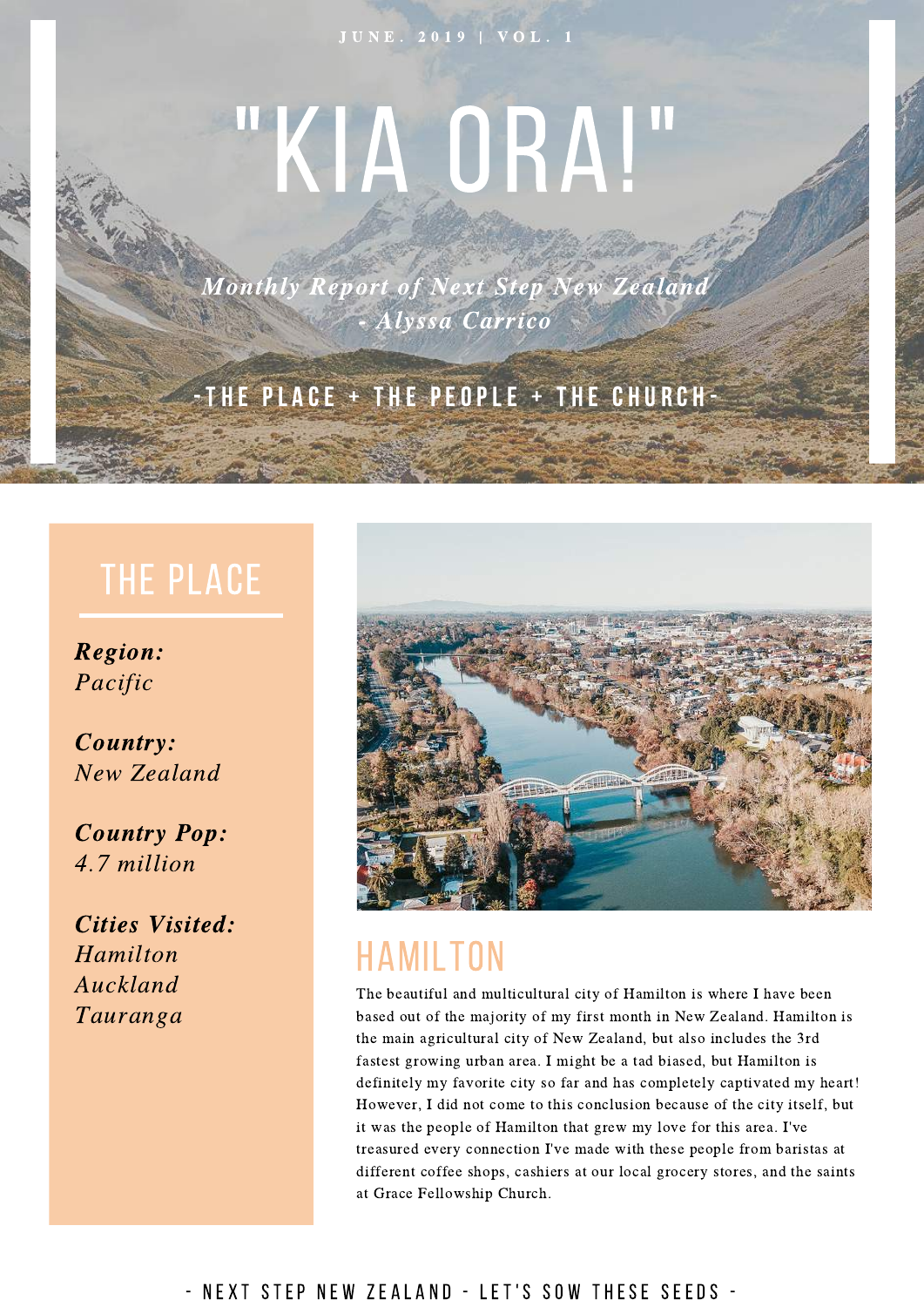

## AUCKLAND

Auckland in a whole is absolutely breathtaking! It is the most populous urban area in New Zealand and is home to the tallest building in the Southern Hemisphere. Auckland is also located right on the coast and contains over dozens of dormant volcanoes. In the one week I stayed in Auckland and in a recent weekend trip, I had the privilege of meeting and ministering to Southside Church and also at a local youth rally. The people here were absolutely incredible, and I have been beyond blessed to see God's hand working in this city!



### ANGA

Tauranga is definitely a city I've held close to my heart over the last month. This smaller city is located on the coast of the New Zealand, about a hour and a half away from Hamilton. The city of of Tauranga currently does not have a church, but there is a preaching point in this city containing three souls. When I visited Tauranga during my third week, it had been storming on the drive up there. However, before we left the city, the skies cleared up and an enormous, full rainbow covered this city from the East to the West! (as pictured above) I know only starting with three souls in a city of thousands seems daunting, but I know my God keeps His promises and He is more than able to save the people of Tauranga!

## THE PLACE

Region: Pacific

Country: New Zealand

Country Pop: 4.7 million

Cities Visited: Hamilton Auckland Tauranga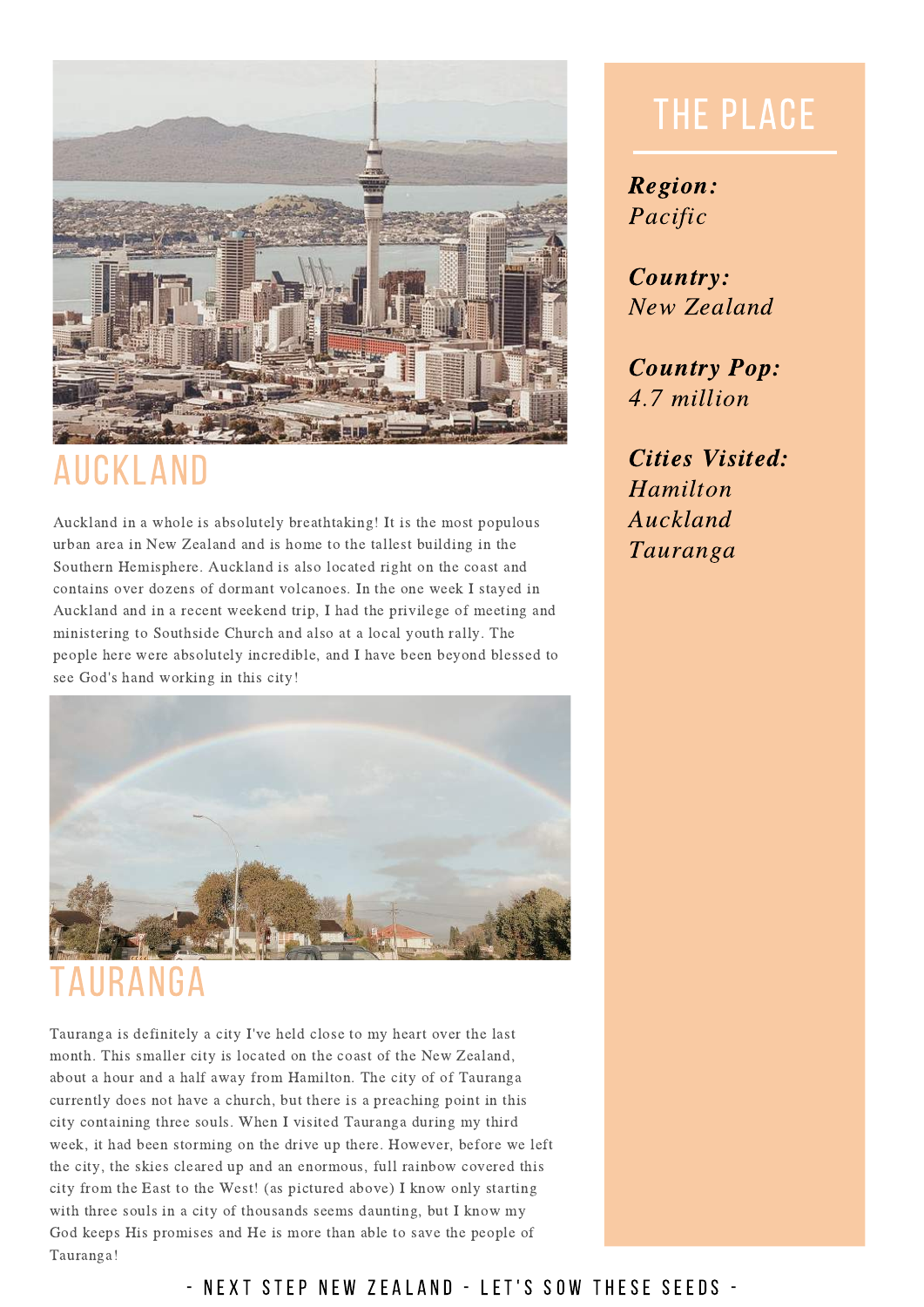## THE PEOPLE

Cultures: Fijians Columbians Filipinos Maoris Nivans Europeans & More

Languages: Fijian Spanish Filipino Maori Bislama English & More



The thing I love most about New Zealand is by far the people! I've heard it said multiple times that New Zealand is a "melting pot." However, that saying doesn't even begin to describe the cultural diversity in this country! The cultures and languages in New Zealand are close to uncountable, but I have listed some prominent ones to the column to the left. It is truly amazing to see so many different backgrounds mixing together to form one country!



I've especially enjoyed my time with all the members of Grace Fellowship Church in Hamilton! Every moment I've shared with the kids, young people, adults, missionaries, and ministers have been one to remember! From the moment I walked through the doors of their church, there was no question in my head whether I felt welcomed or not! They have taken me in as one of their own, and I have expressed on several occasions how every single one of them have made me feel apart of the church family! It was also incredible to reconnect with Sis. Lynette! (photo in the middle) I met this wonderful Nivan a year ago on my first missions trip to Vanuatu. Since we live on opposite sides of the world, we thought we would have never seen each other again, but by the grace of God, we were both placed in Hamilton, New Zealand for this divine time!



Please continue praying for the people of New Zealand with me! God truly is doing a work in them and through them at this very moment!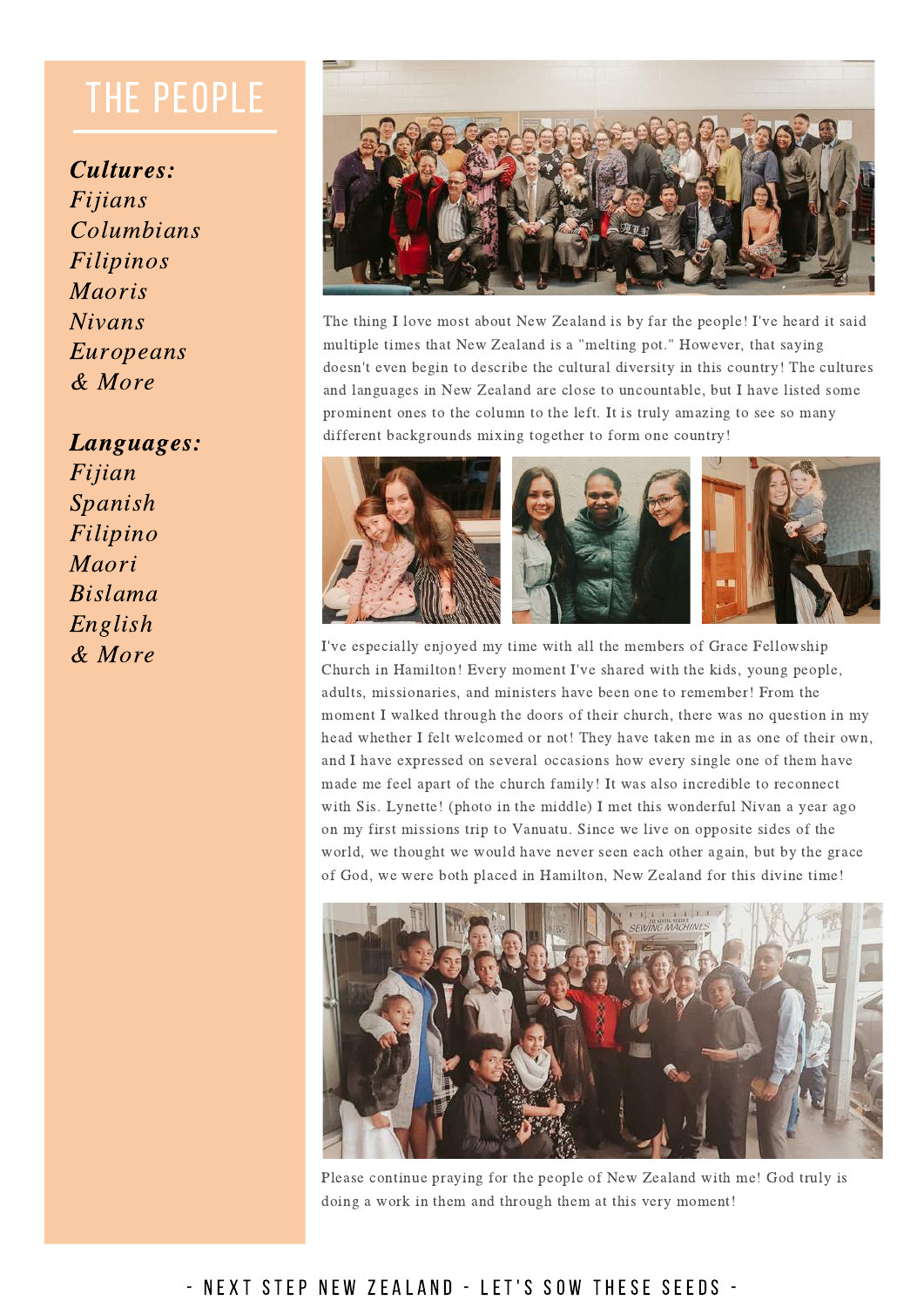

Now that I've covered some background information about New Zealand, I'm going to get into what exactly has taken place during my first month here!







## TRAINING

My first three weeks in New Zealand consisted of training classes. These three weeks were jam packed with lessons dealing with ministering to cross cultures, information about our location in New Zealand, spiritual disciplines, missions information, spiritual warfare, and so much more! Not only did I learn vital information for missions and ministry in a whole, but I was extremely blessed by the incredible ministers that taught us. We got to hear from several current and retired missionaries, phenomenal ministers, Next Step administrators, and the director of education for short-term missions. I've truly been blessed beyond measure by all the teaching, prayers, and words of wisdom from all of these amazing men and women of God, and I cannot express enough how much they have personally impacted my life and encouraged me on this two month journey!



One of my favorite things about training is the fact that we are able to put the majority of what we learned into practice right away! Just a short story, Bro. Shalm, the current missionary in Malaysia, taught us about spiritual warfare during the second week in New Zealand, and this was actually my favorite material we covered! As soon as he taught us about taking authority in the spirit and binding & loosing things in the spiritual realm, we actually encountered several spiritual attacks from the enemy, so we were able to immediately put his teaching into action! His teaching, as well as many others, have been extremely beneficial in things we have encountered while in New Zealand.

## THE CHURCH

UPCI Churches: 8 churches

Preaching Points: 3 points

Constituents: 350-500 const.

Training: 1st 3 Weeks

Apprenticeship: Next 5 Weeks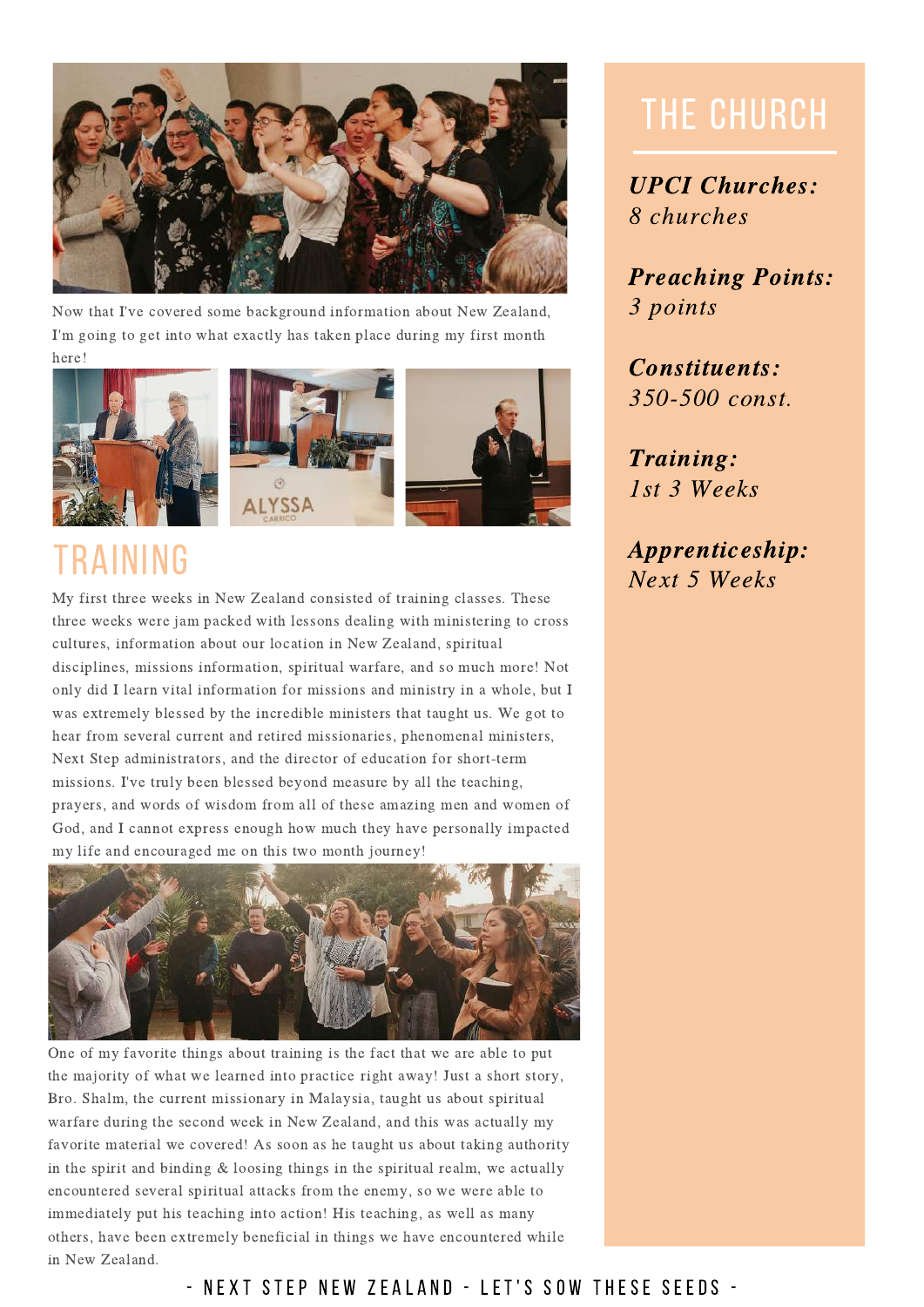## THE CHURCH

UPCI Churches: 8 churches

Preaching Points: 3 points

Constituents: 350-500 const.

Training: 1st 3 Weeks

Apprenticeship: Next 5 Weeks



#### APPRENTICESHIP

My last week of this month started my five weeks apprenticeship that I will be involved in for the rest of my stay in New Zealand. During this time, I will be working under the current missionaries of New Zealand, Bro. and Sis. Borders. Before diving straight into information, I would just like to honor this amazing host missionary couple! The Borders truly are some of the most genuine and passionate saints I have ever met! They have given and continue to give all of their time and energy in order to advance the kingdom of God, and they do it with such a cheerful heart and humble spirit! I genuinely could not have been placed with better missionaries to work for in these two months!



So, what exactly do I do while on apprenticeship? The main goal of apprenticeship while on Next Steps is to free up the hands of the missionaries. This can been done in several capacities such as teaching Sunday school, being involved in music ministry, teaching at the church's GATS bible school, doing church cleaning, home schooling the missionary kids, intentional evangelism, and so much more. However, the number one thing that truly makes the apprenticeship beneficial to both ends is simple being willing and available for whatever the missionaries might need you to do!



#### Just to be very transparent, you get out whatever you put into

the apprenticeship. There are some days that are jam packed with things that need to get done, but there are several days with open schedules as well. In the cases where there are very few plans and a lot of free time, it really is up to the Next Stepper where they chose to spend their time and efforts on. This is where personal evangelism has come to be a huge role while in New Zealand. Some personal evangelism efforts that have been put into place are prayer walks, passing out church invitations, and consistent open bible studies at coffee shops. These endeavors have further led to bible studies and being able to pray openly in public with hungry souls!